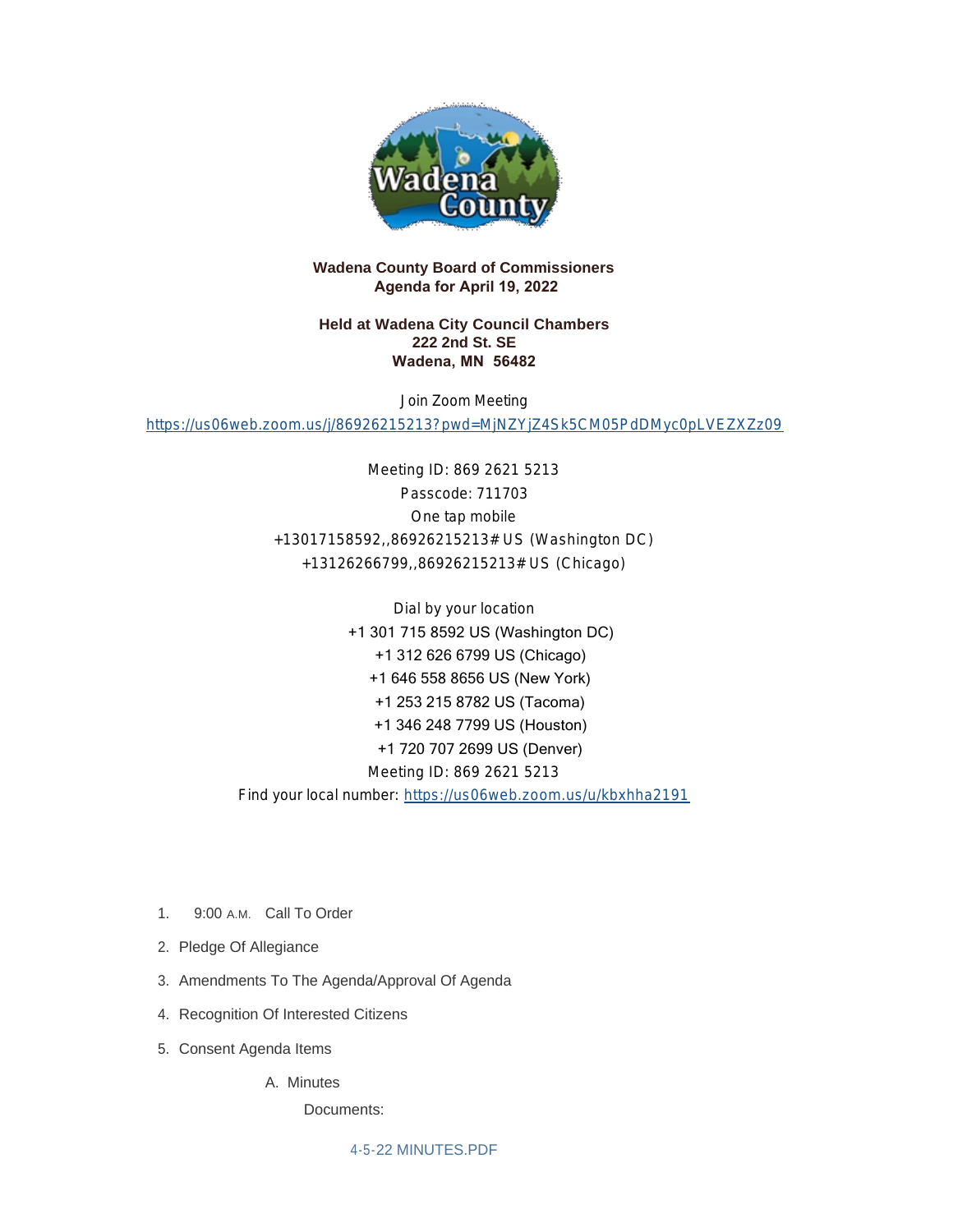Warrants B.

Documents:

[AUDITOR WARRANT APPROVAL.XLSX](http://mn-wadenacounty.civicplus.com/AgendaCenter/ViewFile/Item/4949?fileID=7222) [WARRANT REGISTER 4-1-22.PDF](http://mn-wadenacounty.civicplus.com/AgendaCenter/ViewFile/Item/4949?fileID=7219) [WARRANT REGISTER US BANK 4-5-22.PDF](http://mn-wadenacounty.civicplus.com/AgendaCenter/ViewFile/Item/4949?fileID=7220) [WARRANT REGISTER 4-8-22.PDF](http://mn-wadenacounty.civicplus.com/AgendaCenter/ViewFile/Item/4949?fileID=7221) [EFT VOUCHER FOR APPROVAL 4-1-22.PDF](http://mn-wadenacounty.civicplus.com/AgendaCenter/ViewFile/Item/4949?fileID=7223) [EFT VOUCHER FOR APPROVAL 4-8-22.PDF](http://mn-wadenacounty.civicplus.com/AgendaCenter/ViewFile/Item/4949?fileID=7224)

C. Human Service Warrants

Documents:

[4-12-22-HUMAN SERVICES WARRANTS.PDF](http://mn-wadenacounty.civicplus.com/AgendaCenter/ViewFile/Item/4951?fileID=7227) [4-19-22-HUMAN SERVICES WARRANTS.PDF](http://mn-wadenacounty.civicplus.com/AgendaCenter/ViewFile/Item/4951?fileID=7231)

D. Human Services Monthly Statistical Reports

Documents:

## [HUMAN SERVICES STATISTICAL REPORTS.PDF](http://mn-wadenacounty.civicplus.com/AgendaCenter/ViewFile/Item/4954?fileID=7232)

E. Kitchigami Regional Library 1st Half Allocation Request Documents:

#### [KITCHIGAMI REGIONAL LIBRARY 1ST HALF ALLOCATION.PDF](http://mn-wadenacounty.civicplus.com/AgendaCenter/ViewFile/Item/4952?fileID=7228)

F. Renewal Of Liquor License For Blueberry Holdings, Inc. DBA Blueberry Pines

Documents:

#### [RENEWAL OF THE LIQUOR LICENSE FOR BLUEBERRY](http://mn-wadenacounty.civicplus.com/AgendaCenter/ViewFile/Item/4942?fileID=7230)  HOLDINGS INC. DBA BLUEBERRY PINES.PDF

G. Approve Knob Hill Sportsman Club Lawful Gambling Permit For A Raffle Held On 12-1-22

Documents:

### [APPROVE KNOB HILL SPORTSMAN CLUB LAWFUL](http://mn-wadenacounty.civicplus.com/AgendaCenter/ViewFile/Item/4956?fileID=7234)  GAMBLING PERMIT FOR RAFFLE ON 12-1-22.PDF

H. Trail Breakers, Inc. Snowmobile Trails Assistance Program (DNR) Documents:

### [TRAIL BREAKERS, INC SNOWMOBILE TRAILS ASSISTANCE](http://mn-wadenacounty.civicplus.com/AgendaCenter/ViewFile/Item/4953?fileID=7229)  PROGRAM (DNR).PDF

- 6. Regular Agenda Items
- 7. Fee Hearing: 9:15 Am

Documents:

[FEE HEARING.PDF](http://mn-wadenacounty.civicplus.com/AgendaCenter/ViewFile/Item/4925?fileID=7226)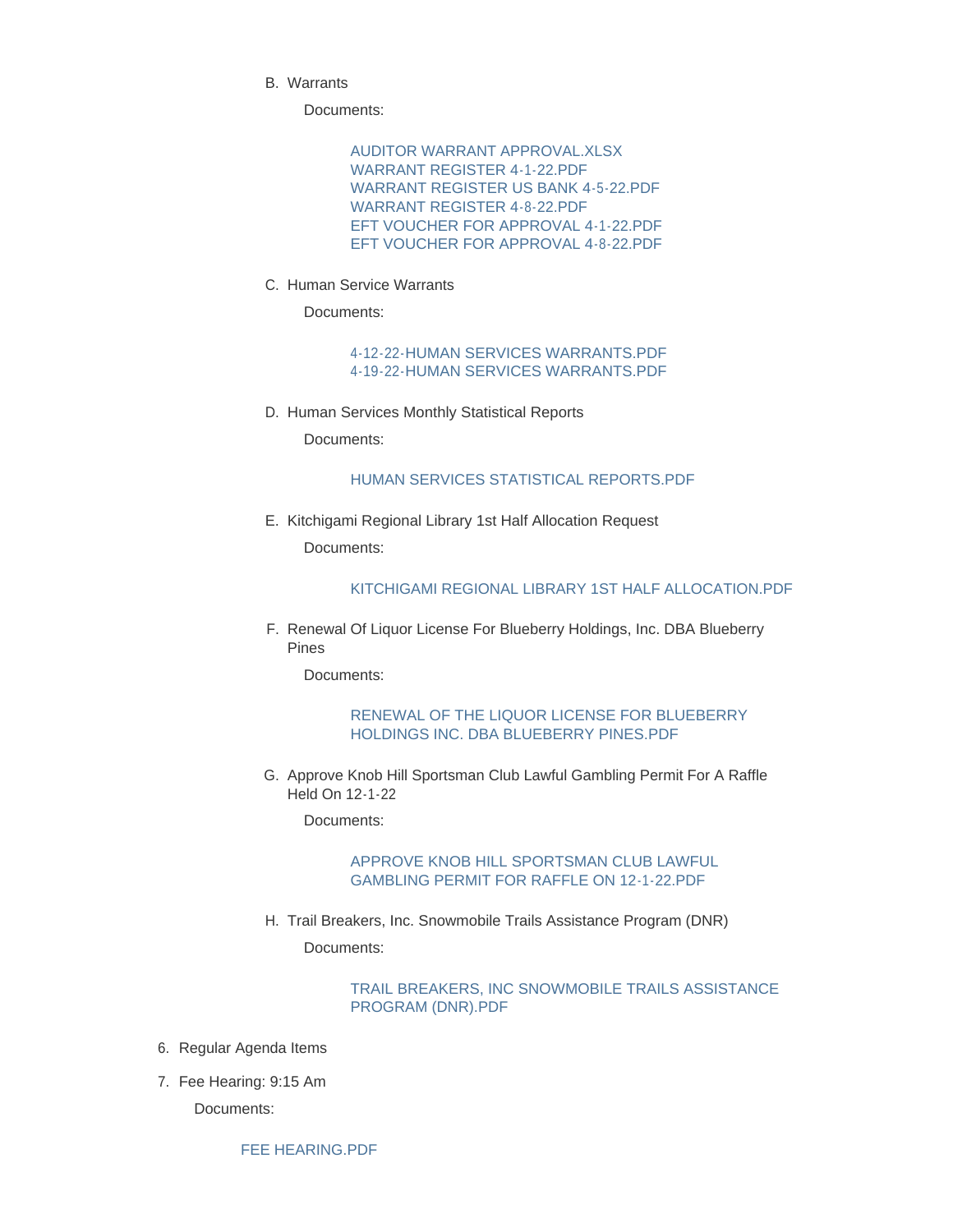8. Resolution For Establishing Support For Seeking Funding From Sourcewell For A Regional Program For And Intensive Mental Health Service Option For Youth In Region 5

Documents:

[RESOULTION FOR ESTABLISHING SUPPORT FOR INTENSIVE MENTAL](http://mn-wadenacounty.civicplus.com/AgendaCenter/ViewFile/Item/4955?fileID=7233)  HEALTH SERVICE OPTION FOR YOUTH IN REGION V.PDF

9. Soil And Water Conservation District Update And Crow Wing Watershed One Watershed One Plan

Documents:

[SWCD UPDATE AND CROW WING WATERSHED ONE WATERSHED ONE](http://mn-wadenacounty.civicplus.com/AgendaCenter/ViewFile/Item/4947?fileID=7235)  PLAN.PDF

10. County Commissioner Redistricting - Adoption Of Resolution

Documents:

[REDISTRICTING OF COUNTY COMMISSIONER DISTRICTS.PDF](http://mn-wadenacounty.civicplus.com/AgendaCenter/ViewFile/Item/4822?fileID=7242)

11. Relocation Of Mail Room And Remodel Of Auditor's Office Area Documents:

### [RELOCATION OF THE MAIL ROOM AND REMODEL OF THE AUDITORS](http://mn-wadenacounty.civicplus.com/AgendaCenter/ViewFile/Item/4948?fileID=7237)  OFFICE AREA.PDF

- 12. 10:00 A.M. Break
- 13. Approval To Hire Assistant County Engineer

Documents:

#### [APPROVAL TO HIRE ASSISTANT COUNTY ENGINEER.PDF](http://mn-wadenacounty.civicplus.com/AgendaCenter/ViewFile/Item/4960?fileID=7243)

14. Bridge Inspection Services Approval

Documents:

[BRIDGE INSPECTION SERVICES APPROVAL.PDF](http://mn-wadenacounty.civicplus.com/AgendaCenter/ViewFile/Item/4961?fileID=7244)

15. Sign Technician Position

Documents:

#### [SIGN TECHNICIAN POSITION.PDF](http://mn-wadenacounty.civicplus.com/AgendaCenter/ViewFile/Item/4962?fileID=7245)

16. Permanent Part Time Highway Maintenance Position

Documents:

### [PERMANENT PART TIME HIGHWAY MAINTENANCE POSITION.PDF](http://mn-wadenacounty.civicplus.com/AgendaCenter/ViewFile/Item/4963?fileID=7246)

17. Closed Session To Develop Or Consider Offers Or Counter Offers For The Purchase Or Sale Of Real Property Of Parcel 22.006.1050

Documents: